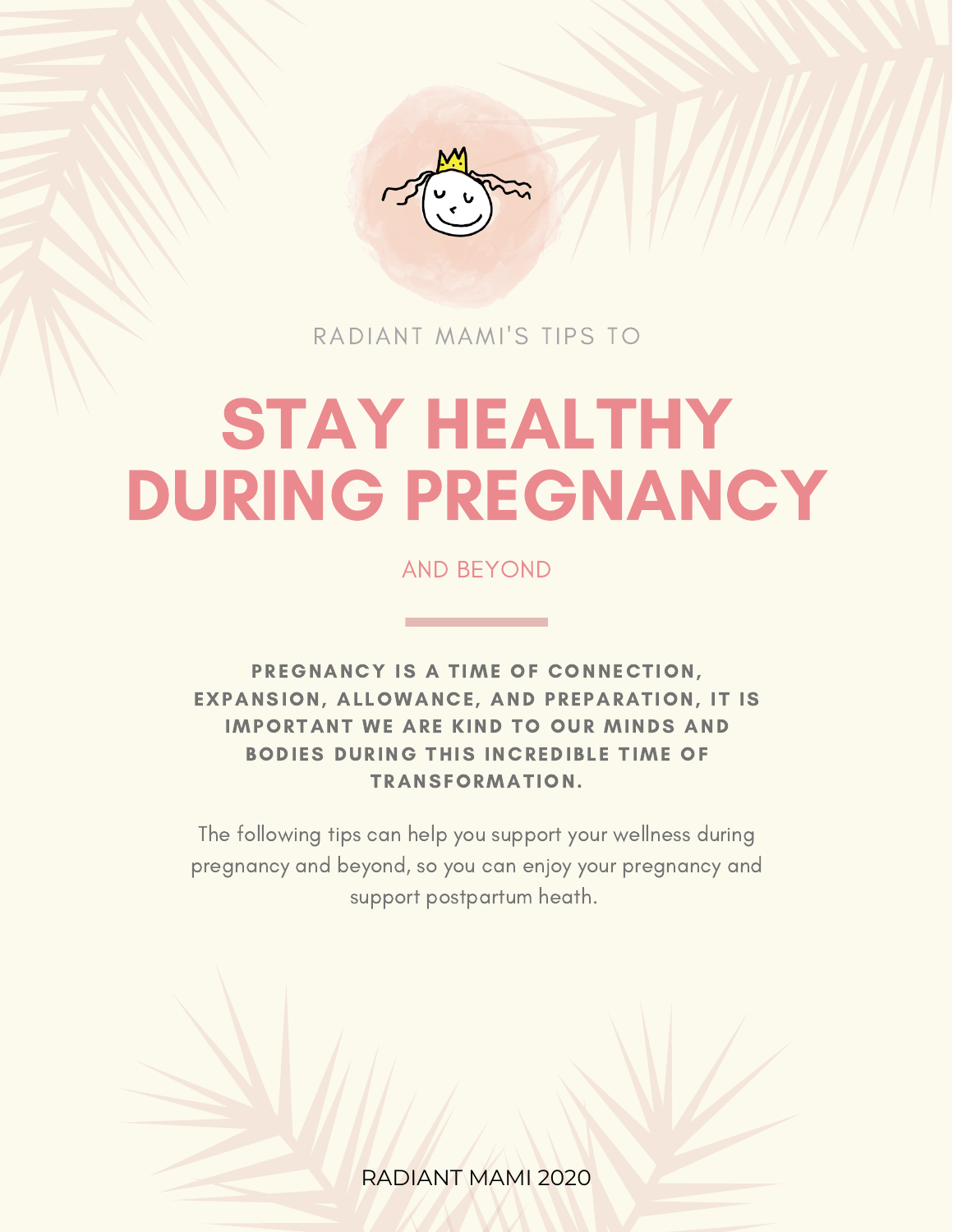### CREATE CONNECTION WITH SELF

this is the first step to any wellness journey

The way you feel about yourself will be the guide to your actions. This is why it is so important to create a feeling of love, and a mindful/positive mindset.

Use the exercise provided in the following page as a tool to create connection with self.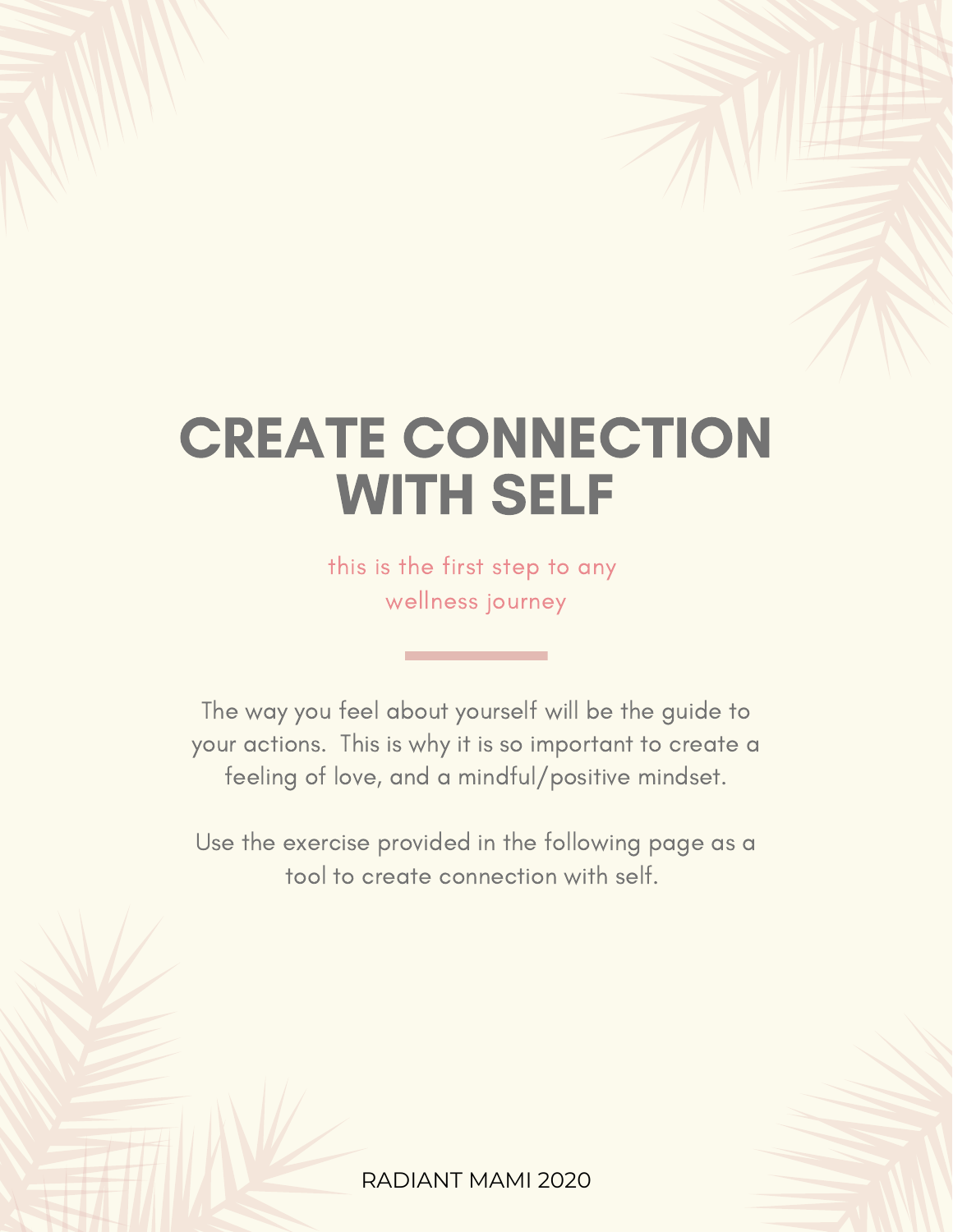### CONNECTING TO THE GODDESS **WITHIN**

FROM THE BOOK RADIANT MOMMY

Sit comfortably or lie down in a quiet and comfortable place. Take a deep breath in, let it out slowly to the count of four, and close your eyes on that exhale.

With each breath you take (breathe normally; do not force the breath) say the following on your exhale (either in your head or out loud):

"I am love." "I am strength." "I am tenacity." "I am creation." "I am health."

Every time you say/think a statement visualize the words any way that feels right for you. You can visualize them as light of any color shining bright inside your chest. You can feel them as a vibration. Or it can just be a feeling. There is no wrong way to experience these statements, and it might be different every time. That is ok. Allow yourself that space to grow, feel, or just be in this brief moment with yourself.

Repeat this cycle at least twice.

When you are done take one more deep breath, exhale to the count of four and open your eyes.

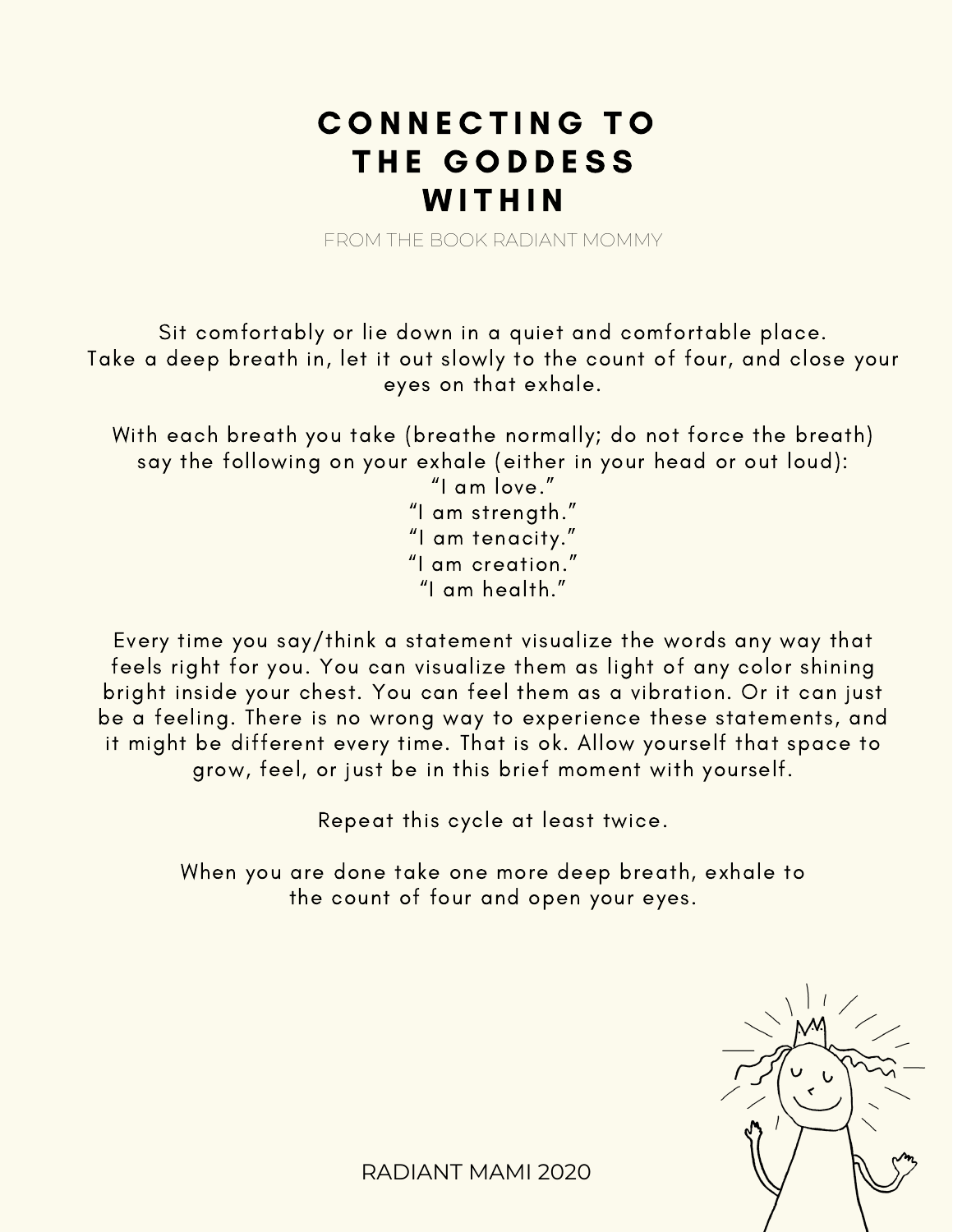### ESTABLISH A SUPPORT **NETWORK**

### Community is one of the most powerful tools for wellness.

Pregnancy can be a challenging time and it is no time to take on the whole weight of the world. This is the time you lean on the love of your friends and family. This is the time you reach out for help when you

need it.

Listen to your body, attend to your needs, it is not selfish to care deeply about the vehicle that is bringing a new life into this world.

The way you care for yourself is a reflection of love for your baby. If you are not well your baby will not be well. Your community wants to help you, let them.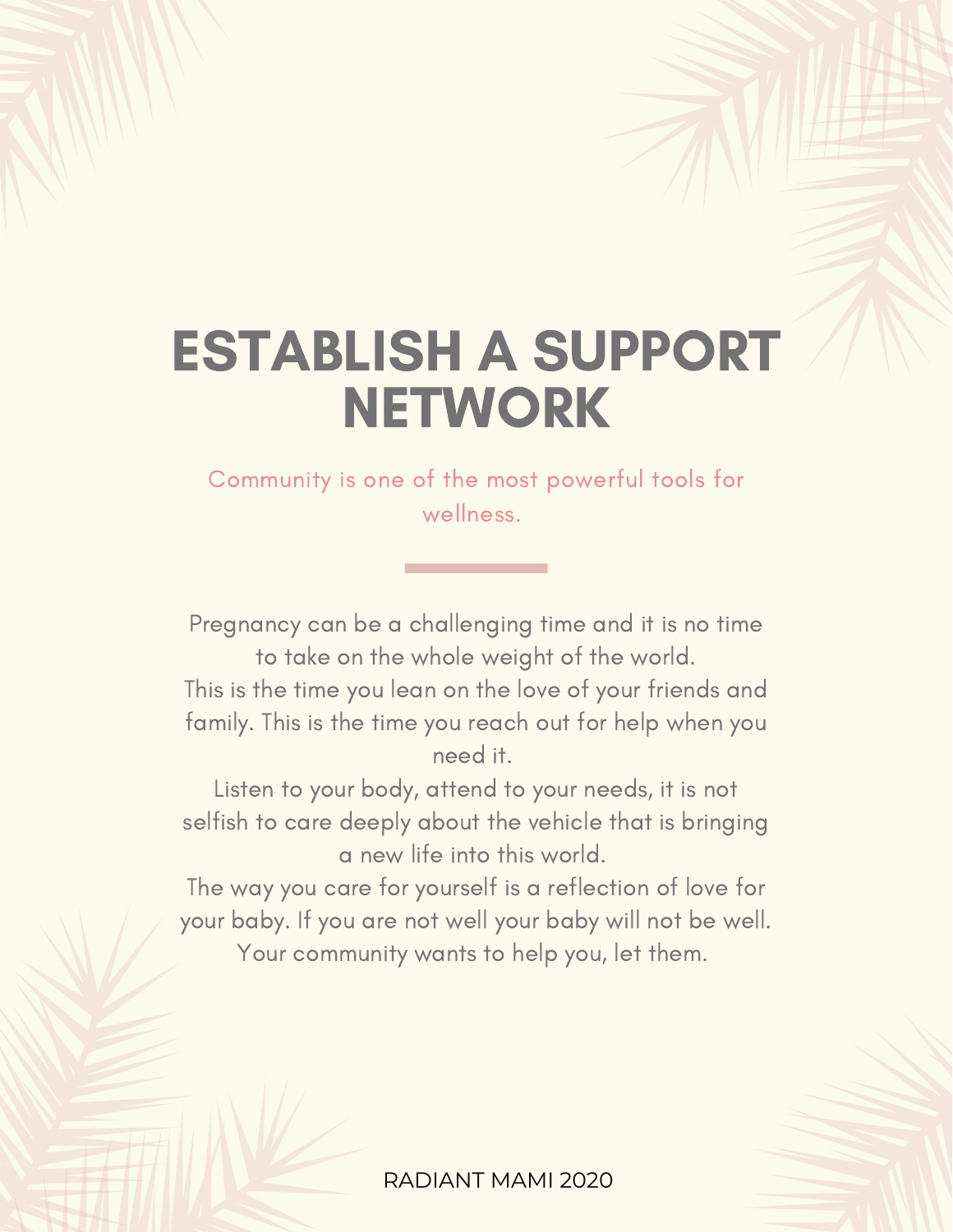### PRIORITIZE REST

Your body and mind need rest. Sleep provides the time for functions linked to healing, growing, detoxifying, and refreshing that your body needs to thrive.

Do not sacrifice sleep. Without sleep there is no health. Without health there is no energy, inspiration, or joy to face the changes that come with pregnancy.

No chore, tv program, or social media engagement should takes precedence over rest when your body so desperately needs it.

### TIPS

- Listen to your body, it will let you know when it needs rest during the day. Make sure you allow yourself to take that rest.
- Create a soothing bedtime routine. Be consistent with your bedtime rituals and you will be able to enjoy better sleep
- Find tools that make you feel more comfortable when laying down in bed. You can use pillows and blankets to support your changing body.
- Keep electronics outside of the bedroom. Keep your bedroom clean, dark, and cool. This will support your sleep.

Use aromatherapy to create a pleasant bedroom environment.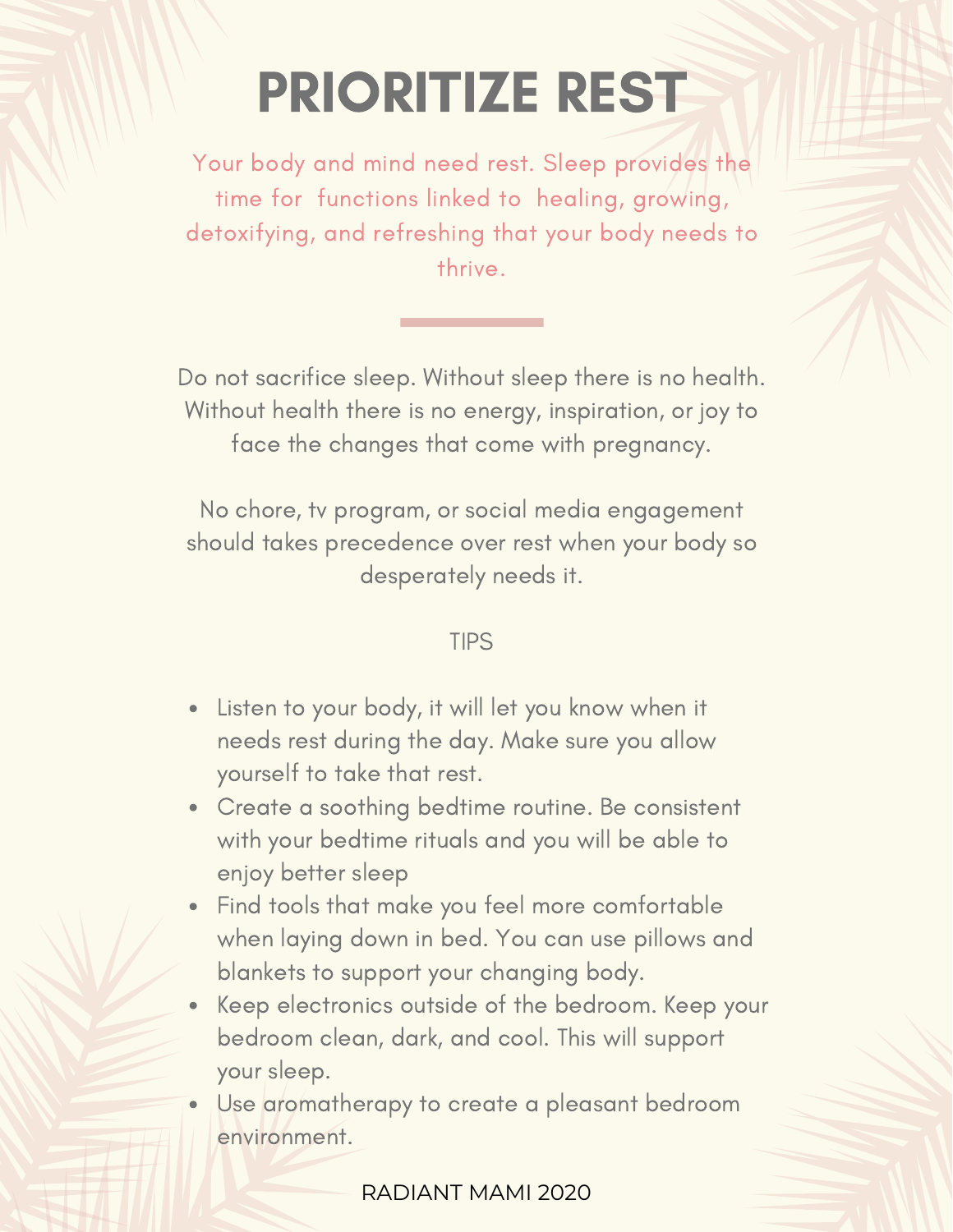## NOURISH YOUR BODY

The foods we eat will either support of hinder your ability to feel healthy and strong during pregnancy an beyond

Food provides your body with the building blocks it needs to function optimally. There is no shortcut here. What you put in your body will manifest health or disease. During pregnancy this is critical.

Creating a life is a huge undertaking, one your body is more than capable of taking, and it requires your participation. The body is designed to protect you and your baby during pregnancy but it needs your help.

Your body will do what it need to in order to take care for your developing baby. It will take from your stored nutrients supplies if required. If you do not restock your nutrient supplies you will be malnourished during pregnancy and more so after your baby arrives. A body depleted from nutrients can not sustain health. This will make it impossible for you to recover after having your baby, not to mention it will not support a healthy pregnancy.

It is not sufficient to rely on a prenatal vitamin to care for your nutritional needs. A diet rich in whole foods is your best option. That does not mean you can not indulge in treats once in a while, it does not mean you deprive yourself from eating, it means you treat yourself to delicious, nourishing foods that will love you and your baby back.